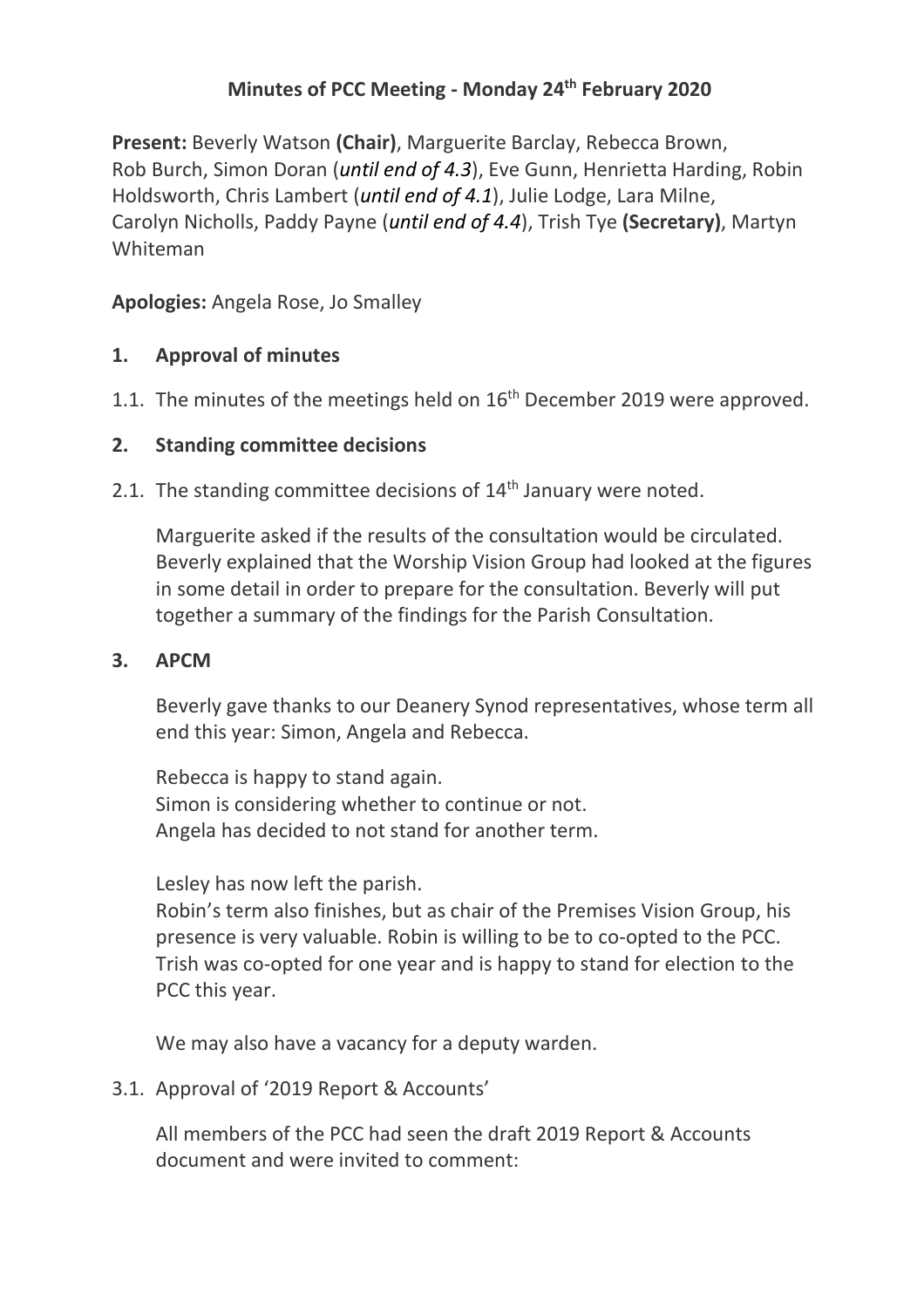• Julie asked whether the PCC had approved all our social media channels (Facebook, Twitter and Instagram) – as required by the Safeguarding Handbook. Trish recalled that Facebook and Twitter had been approved, but Instagram had possibly not been.

**Proposal:** That the church has three social media channels: Facebook, Twitter and Instagram, with Trish as the named person managing the accounts. **Proposed:** Julie Lodge; **Seconded:** Lara Milne; seconds. All in favour.

- Carolyn has emailed Trish a few amendments including that we should point in the introduction that the PCC are trustees of the All Saints' Church charity.
- Martyn has also emailed Trish some minor corrections.

Mary-Jane Crump has reviewed the accounts and will be signing the official copies.

Chris summarised the final accounts and the main reasons for the small surplus in 2019, against the predicted deficit.

Robin questioned why the sound system isn't listed as an asset. Chris agrees that this would strictly speaking be more accurate, but he is following the accounting precedent set over the years. Rob suggested that we keep an ongoing log of large item investments.

**Action:** Finance Vision Group to consider the accounting method we use for assets and whether this should be amended.

Martyn suggested that, in future, it might be useful to keep separate account of the income from the church, hall and reading room rentals. **Action:** Eve and Chris to discuss how best to do this.

Martyn asked if we should approach those who give substantially without Gift Aid and see if they could Gift Aid their donations. Chris reported that he has done this without much success. It's possible that they are unable to Gift Aid.

**Proposal:** The PCC approve the Report & Accounts for 2019. **Proposed:** Simon Doran; **Seconded:** Paddy Payne; All in favour.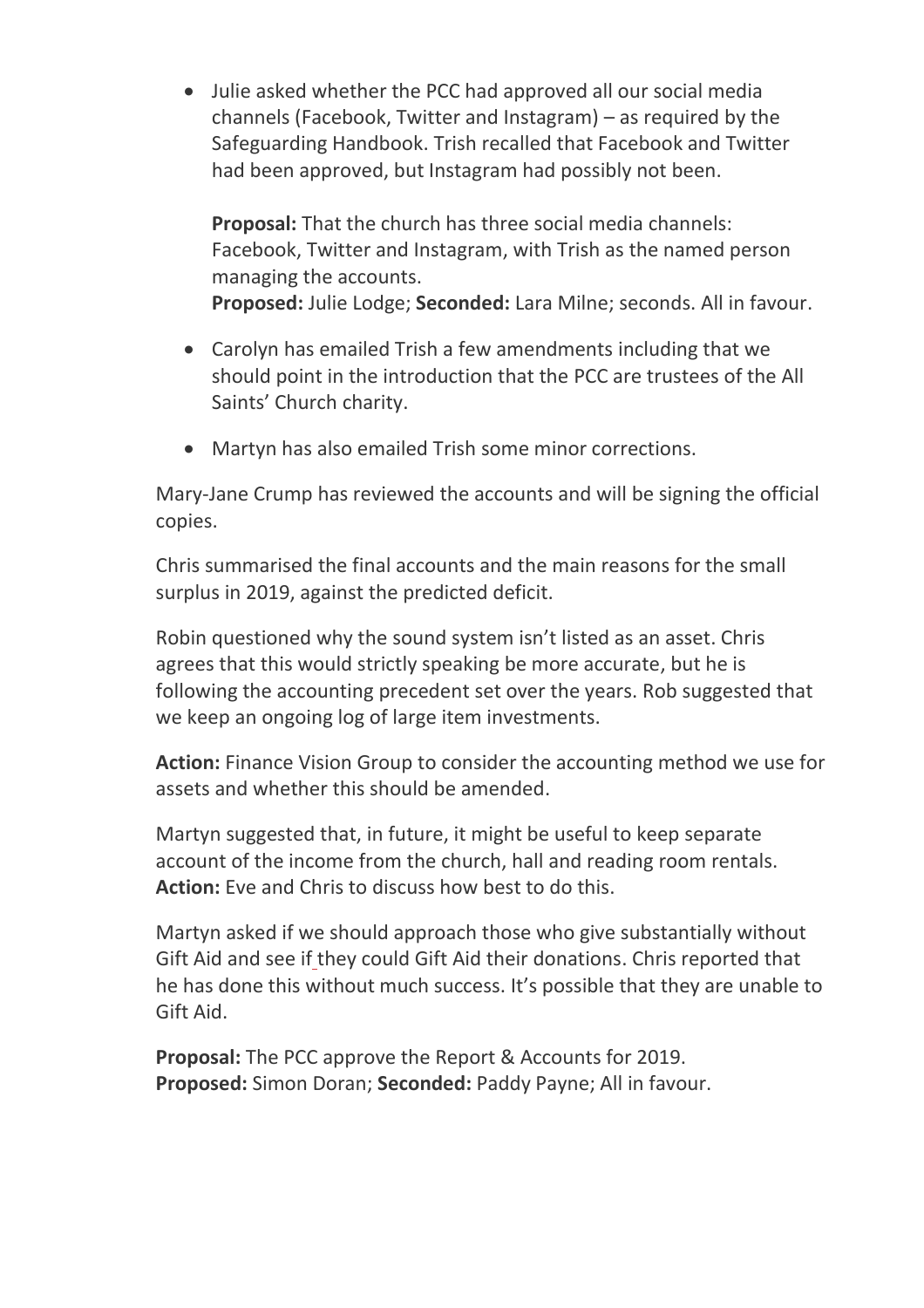# **4. Vision Groups**

4.1. Finance Vision Group:

4.1.1 Budget for 2020

Chris presented the budget for 2020. The figures are largely based on the actuals for 2019. The main item of difference is the budget for the repair to the church floor (approx. £5k) and the increase in Parish Share (approx. £4k). We have budgeted for the likely premises expenses.

We are likely to run into a deficit in 2020.

Simon questioned why the hall rental figure is predicted to be lower than 2019. Chris feels that 2019 was very good year and so is being cautious for 2020.

**Proposal:** The PCC agrees the proposed budget for 2020. **Proposed:** Chris Lambert; **Seconded:** Eve Gunn; All in favour.

**Action:** Carolyn to get a gift for Mary-Jane to present at the APCM.

4.1.2 Chair appeal

Chris reported that the chair fund currently stands at £6,250. He is aware of people who intend to donate but have not done so yet.

4.2. Admin. & Comms Vision Group

# 4.2.1 Rental increases

Eve presented the proposed rental rates that will come into effect in September. These are based on the 1.5% increase approved by the Finance Vision Group. Carolyn suggested that we round each amount up to the nearest 0 or 5.

**Proposal:** The rental rates are increased by 1.5% and rounded to the nearest 0p or 5p. Rates will come into effect 1<sup>st</sup> September 2020. **Proposed:** Eve Gunn; **Seconded:** Robin Holdworth; All in favour.

## 4.3. Premises Vision Group:

Robin went through a few items from the report circulated. A correction to item 7 in the report – the cost of the church floor refurbishment *is* included in this year's maintenance budget.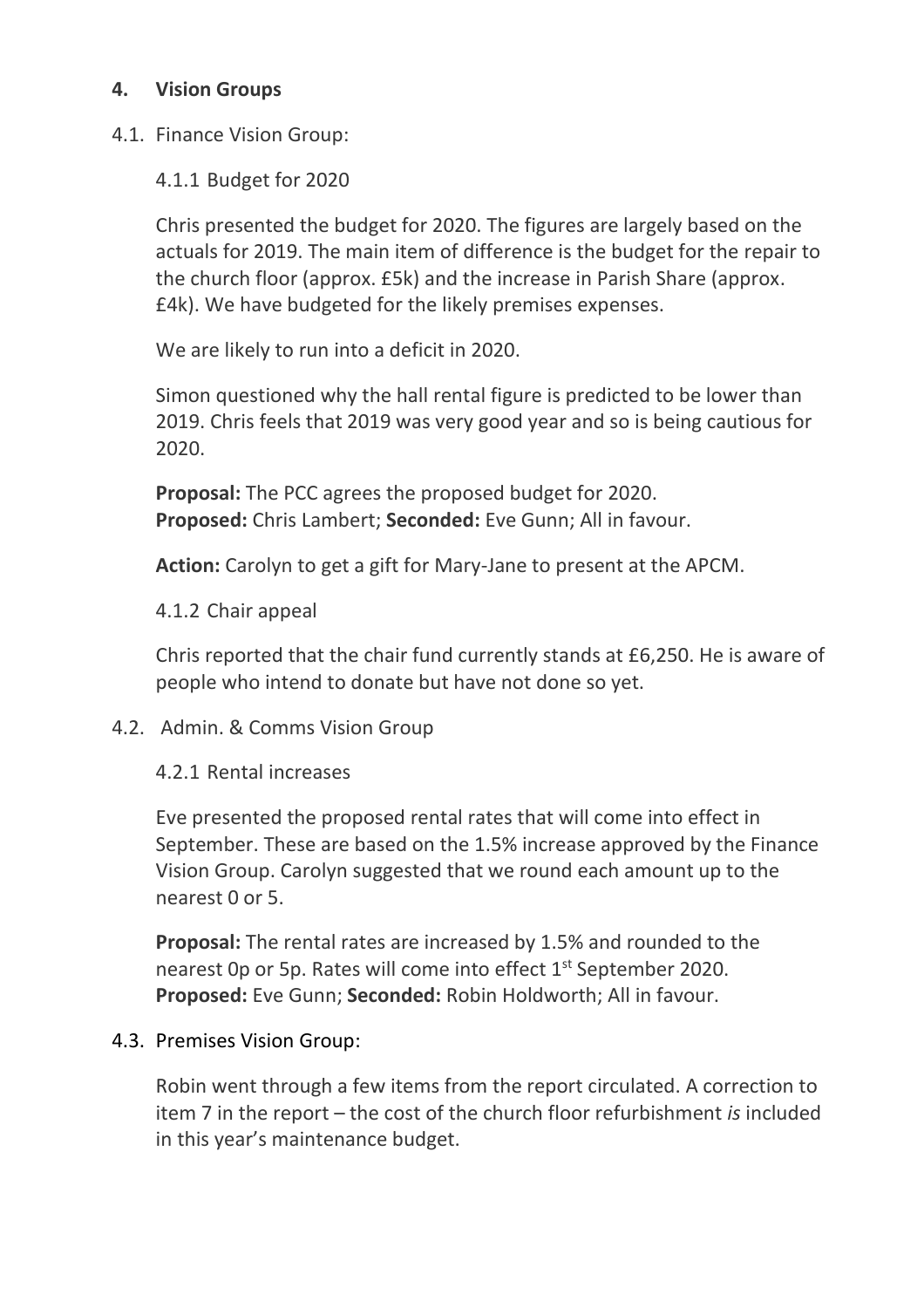## 4.3.1 Old Baptistry Window:

Jo Smalley has been dealing with the designer and he has presented a proposed design. The costs from the designer will be approximately £380. In addition to this, the printing will be £187 + VAT and approximately £370 + VAT for fitting.

**Proposal:** That we go ahead with the suggested design. **Proposed:** Trish Tye; **Seconded:** Rebecca Brown; **Abstention:** Carolyn Nicholls, Martyn; Remaining in favour.

## 4.3.2 Reading Room external door:

This door is still leaking badly. The installers (Westcott) have been more than once and have sent their findings on to Velfac who say that the gap between the glass and the seal is within tolerance. Paddy has sent a note to Velfac pointing to the failings. He has told them of the damage caused and the hazard that this presents.

**Action:** Paddy to continue to pursue a resolution.

4.3.3 Heating controls

Item 6 in Premises report: The church heating is failing to come back on when the heating drops to below the desired temperature. A new controller is required (note – this does not enable remote control of the heating). Bob Slatter, who maintains the boiler, has quoted for this work.

**Proposal:** We accept Bob Slatter's quote for £400 + VAT to purchase and install the new controller.

**Proposed:** Carolyn Nicholls; **Seconded:** Simon Doran; All in favour.

Item 10 in Premises report: Hall heating controls. The control unit is not maintaining its settings, which has led to complaints by some of the hall users. Bob Slatter can install a new controller for approx. £350. However, we have also had a quote from Premier Heating to install a remotely controlled unit for £587 inc VAT.

**Proposal:** That we get a further quote for a remotely controlled unit and spend up to £600 to purchase and install.

**Proposed:** Robin Holdsworth; **Seconded:** Lara Milne; All in favour.

## 4.3.4 Blinds for the hall

Carolyn has obtained various quotes and options. We have had three quotes for blinds. The cheapest and easiest are vertical blinds from Hillarys. The fire-retardant blinds would be installed on the six windows for a £212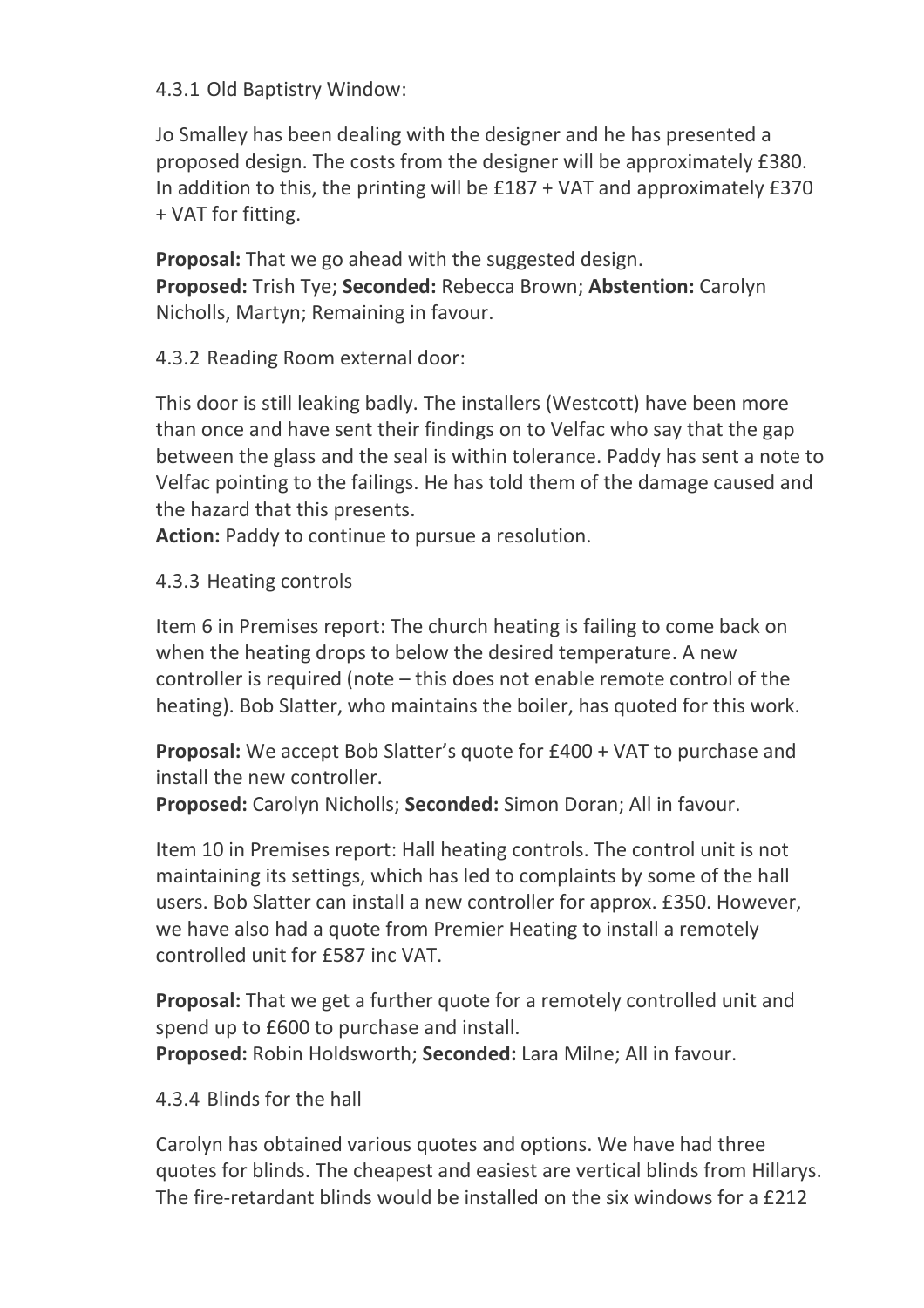(inc VAT) per window. The patio doors are fire doors and so cannot have blinds. These will be left uncovered. We would also get Hillarys to install roller blinds on the glass of the door to the foyer.

**Proposal:** that we spend approx.£1600 to purchase and install vertical blinds on the windows and roller blinds on the doors to the foyer. **Proposed:** Julie Lodge; **Seconded:** Eve Gunn; **Abstentions:** Lara Milne, Henrietta Harding; Remaining in favour.

**Action:** Carolyn to arrange purchase with Hillarys.

4.4. Church Seating Update

Beverly updated the meeting on the church seating project:

The Seating Implementation Group met three or four weeks ago and put together the information for the proposal and the funding appeal. We have used this year's Commitment Flyer to also request donations for the chair fund, as well as the usual regular giving.

Beverly and Trish have submitted the Faculty and this is due to be assessed by the DAC on 5th March.

Paddy has done some further work on calculating the chair numbers and positioning. Alpha are due to collect the metal framed chair and to loan us a chair dolly. By measuring the pews, Paddy has calculated that 150 chairs would fit into the space taken by the pews. We could expand to 180 without a problem. Paddy used Alpha's recommendations regarding chair spacing.

Lara commented that it is important to have ease of moving through the rows. We should have enough room to widen the space between rows if necessary.

There is an outstanding item with regard to choir music stands which the Seating Group is looking at. Lara is investigating the possibility of making some from the existing pine, which could be a more affordable and attractive option.

The company we will use to do the flooring has been booked for last week in June and the cost for this is accounted for in the budget.

Beverly extended her thanks to Paddy for his work on this project.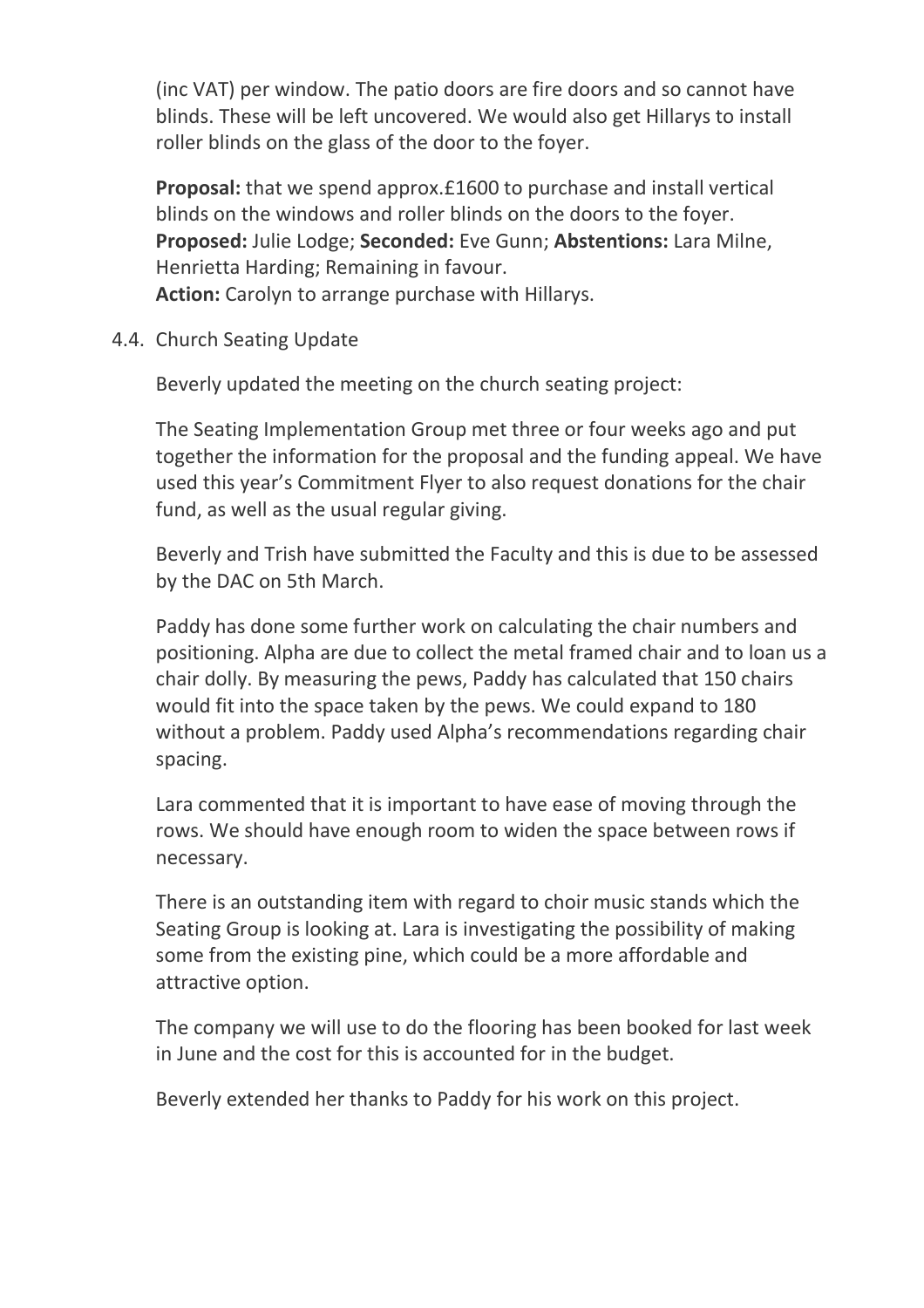### 4.5. Mission Vision Group:

### 4.5.1 Christian Aid

Mission Vision Group propose a similar Christian Aid week to last year. We will deliver envelopes to targeted sheets along with slips about returning them to church, or donating directly. We also plan to hold a car wash in the village hall car park on Saturday 16th May.

**Proposal:** The PCC give permission for young people to take part in the offsite car wash activity.

**Proposed:** Carolyn Nicholls; **Seconded:** Eve Gunn; All in favour.

#### 4.5.2 Pilgrimage

This year, the pilgrimage will be the short walk Willow Grange on Saturday 2<sup>nd</sup> May. We have invited Friends International to join us. The pilgrimage will be a sponsored walk to raise money for the Koen's. There will be lunch, drinks and cake in the garden on arrival.

**Proposal:** The PCC give permission for young people to take part in the offsite Pilgrimage.

**Proposed:** Carolyn Nicholls; **Seconded:** Julie Lodge; All in favour.

4.6. Eco Vision Group

4.6.1 TerraCycle collection point

Rob presented the paper from the Eco Vision Group regarding All Saints becoming a TerraCycle collection point. TerraCycle process hard-to-recycle materials. We would put five cardboard collection bins in the foyer for a range of items. Carolyn suggested that it would be better to site the containers under the community notice board, nearer the back doors of the foyer.

After some discussion, Beverly suggested that we proceed on the basis of this being a trial, and that we will review progress at the May PCC meeting.

**Proposal:** That we become a TerraCycle collection point with a review point in May.

**Proposed:** Rob Burch; **Seconded:** Julie Lodge; **Abstention:** Robin Holdsworth; Remaining in favour.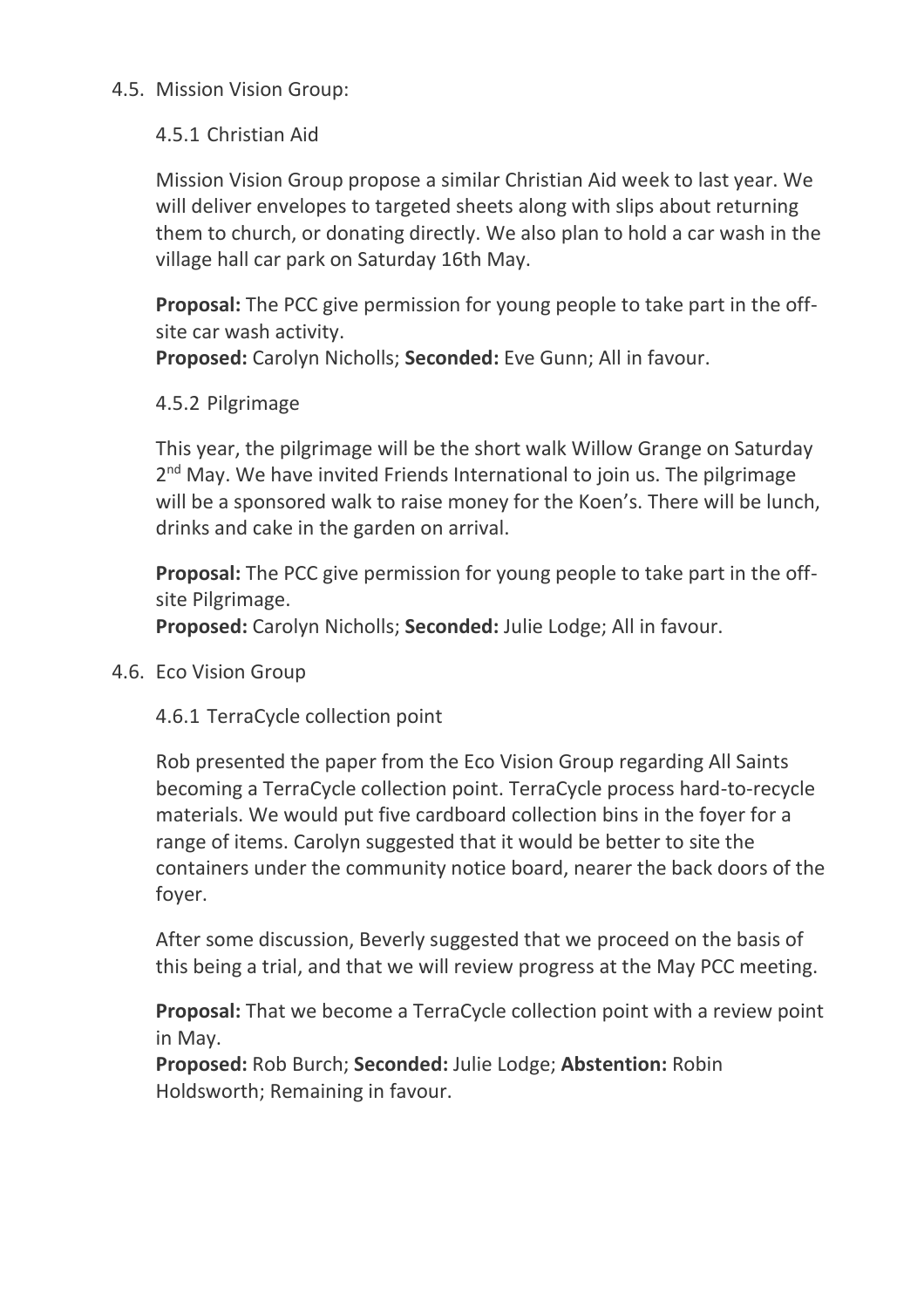# 4.6.2 Bug hotel

The building of a bug hotel is suggested as a Children's Church activity. The Eco Vision group proposes that it could go in front of the metal shed in the field. Carolyn thought it would be better down the bottom of the field.

**Proposal:** that Children's Church (guided by Alison) build a bug hotel in a position agreed by the Eco and Premises vision groups. **Proposed:** Martyn Whiteman; **Seconded:** Lara Milne; All in favour.

## **5. Transforming Church Plan**

5.1. Review of goals.

The plan had been circulated prior to the meeting with updates highlighted. We will review again in May and decide on new/revised goals. Marguerite commented that we need to ensure that we identify outcomes and what we have achieved. It was also suggested that we move this item up the agenda and get the plan to the PCC earlier.

# **6. Vicar's report**

Beverly referred to the Standing Committee note regarding her period of extended study leave that she will be taking from August to October this year; her plans are coming together for that time.

Beverly has found cover for most Sunday and Thursday services. Mavis Wilson is going to hold an overview and will chair PCC and Standing Committee meeting. Many of the senior staff from Diocese are going to be helping including Bishop Andrew's Chaplin who will be taking quite a few services.

# **7. Safeguarding**

7.1. Julie reported that she and Carolyn have just been on the Safer Recruitment training. As a result, there are one or two things to update and improve. The training highlighted that safer recruitment is our gateway for people to come in and is a key process for reducing risk.

Regarding an ex-offenders policy, it seems that by adopting the Diocesan Safeguarding Policy, we have.

Carolyn reminded the meeting, that when we do training, to make sure we send copies of certificates to the office for filing.